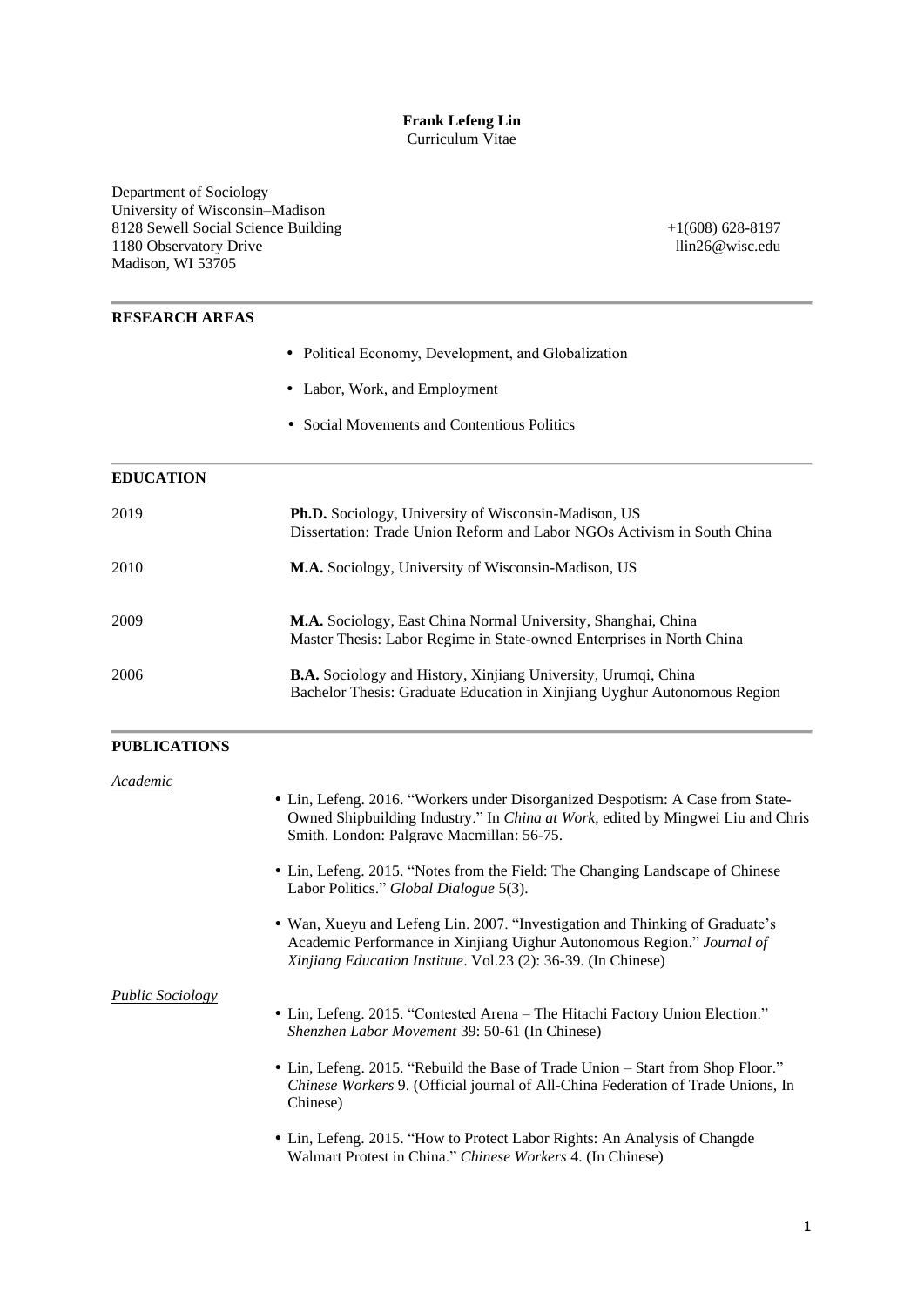Lin, Lefeng. 2014. "Hidden Assumptions in Chinese Labor Studies and Trade Union Work – A Short Critique." *Chinese Workers* 10. (In Chinese)

#### **MANUSCRIPTS IN PROGRESS**

# *Academic*

- Lin, Lefeng, "Experimentation in Flux: Trade Union Reform in Shenzhen" (under review).
- Lin, Lefeng, "Law, Stability, and Insurgency: Chinese Workers in Search of Collective Bargaining Rights" (in preparation).

# **CONFERENCE PRESENTATION**

| Aug. 2019  | "Law, Stability, and Insurgency: Chinese Workers in Search of Collective<br>Bargaining Rights." Roundtable Presenter. American Sociological Association 2019<br>Annual Meeting, Section on Labor and Labor Movement, New York. |
|------------|--------------------------------------------------------------------------------------------------------------------------------------------------------------------------------------------------------------------------------|
| June. 2019 | "Experimentation with Union Reform in Shenzhen." Competitive Paper Panel<br>Presenter. Labor and Employment Relations Association 2019 Annual Meeting,<br>Competitive Paper Session 1, Cleveland.                              |
| Aug. 2018  | "Workplace Union Reform in China: The Shenzhen Experience." Panel Presenter.<br>American Sociological Association 2018 Annual Meeting, Section on Labor and<br>Labor Movement, Philadelphia.                                   |
| Aug. 2018  | "From Anti-Solidarity Machine to Solidarity Builder: Labor NGO Activism in<br>South China." Panel Presenter. ISA World Congress of Sociology, RC44 Labor<br>Movement, Toronto, Canada.                                         |
| Aug. 2016  | "Precarious Collective Bargaining in China." Panel Presenter. Precarious Work:<br>Domination and Resistance in the US, China, and the World Conference. Seattle,<br>US.                                                        |
| Apr. 2013  | "Workers under Disorganized Despotism: A Case from Shipbuilding Industry in<br>China." Paper Presenter. International Labour Process Conference, Rutgers<br>University, New Brunswick, US.                                     |

## **TEACHING EXPERIENCE**

| Spring 2019                                    | Teaching Assistant, Race and Ethnicities            |
|------------------------------------------------|-----------------------------------------------------|
| Fall 2018                                      | Teaching Assistant, Population Problems             |
| Fall 2017                                      | Teaching Assistant, Survey of Sociology             |
| Fall 2015, 2016-2017<br>Spring 2018            | Teaching Assistant, Methods of Sociological Inquiry |
| Spring 2011, 2011-2012<br>2012-2013, Fall 2019 | Teaching Assistant, Statistics for Sociologist I    |
| <b>Fall 2010</b>                               | Teaching Assistant, Contemporary American Society   |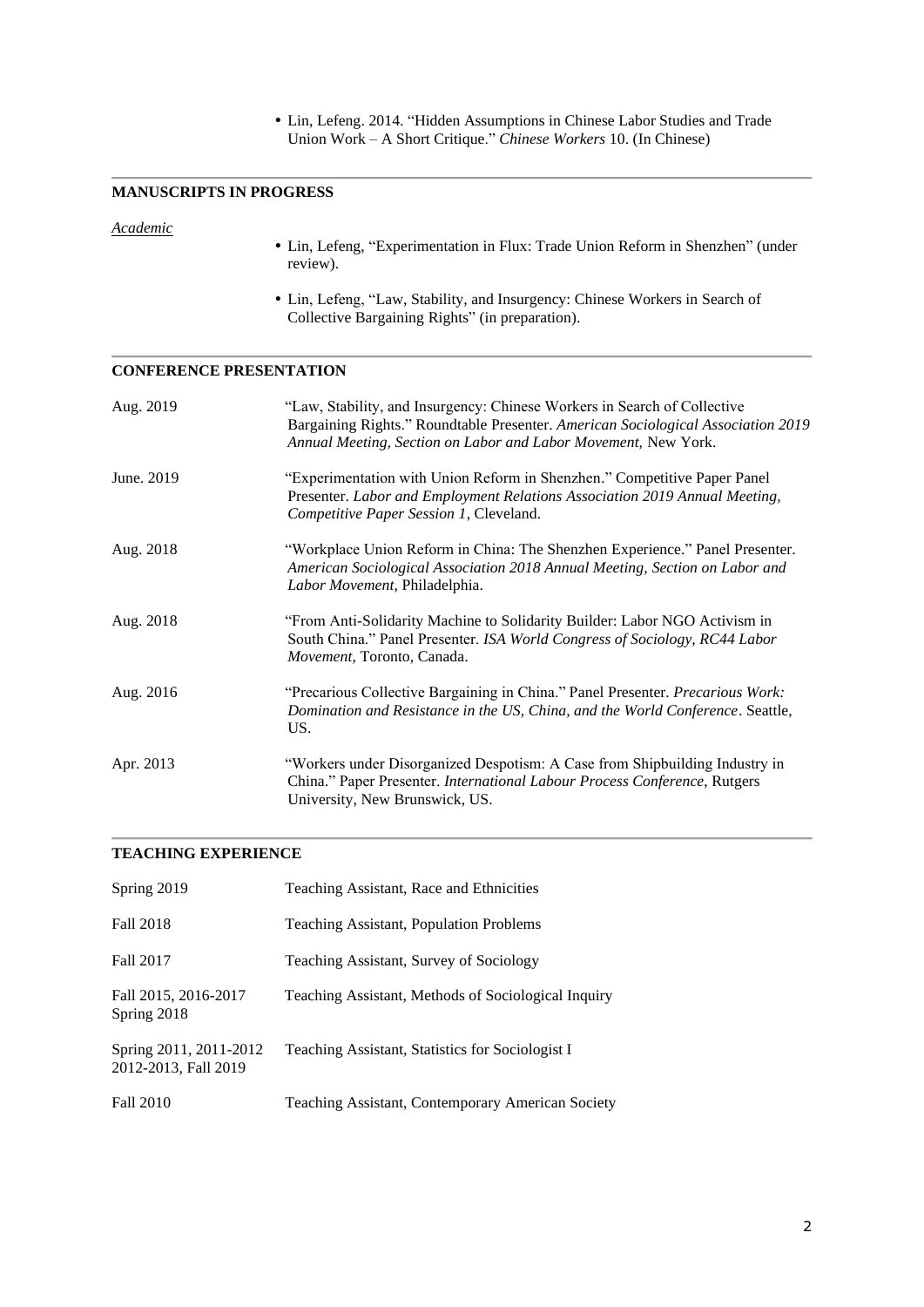## **GRANT AND AWARDS**

|           | • Mellon-Wisconsin Summer Fellowship                | 2016          |
|-----------|-----------------------------------------------------|---------------|
| $\bullet$ | Doctoral Scholarship from China Scholarship Council | $2009 - 2013$ |
| ٠         | East China Normal University Graduate Scholarship   | $2006 - 2009$ |
|           | • Xinjiang University Scholarship                   | $2003 - 2005$ |
|           | • Xiao Dao Kang Yu Scholarship                      | 2003          |

#### **ACADEMIC AFFILIATION**

| $2016-$ | American Sociological Association                           |
|---------|-------------------------------------------------------------|
|         | • Global and Transnational Sociology Section                |
|         | • Political Economy of the World System Section             |
|         | • Sociology of Development Section                          |
|         | Labor and Labor Movements Section                           |
|         | • Social Movements/Collective Behaviors Section             |
| $2018-$ | <b>International Sociological Association</b>               |
|         | RC44 Labor Movement<br>$\bullet$                            |
| $2016-$ | Labor and Employment Relations Association                  |
|         | International/Comparative Industrial Relations<br>$\bullet$ |
|         | Labor Unions/Labor Studies                                  |
|         |                                                             |

# **Languages**

- English (Fluent)
- Chinese (Native)

### **NAMES AND CONTACT INFORMATION FOR FOUR REFERENCES**

Gay Seidman (Academic Adviser) Professor of Sociology, University of Wisconsin-Madison Phone: (608) 263-3887 gseidman@wisc.edu

Jane L. Collins Professor of Community & Environment Sociology, University of Wisconsin-Madison Phone: (608) 262-1510 jcollins@ssc.wisc.edu